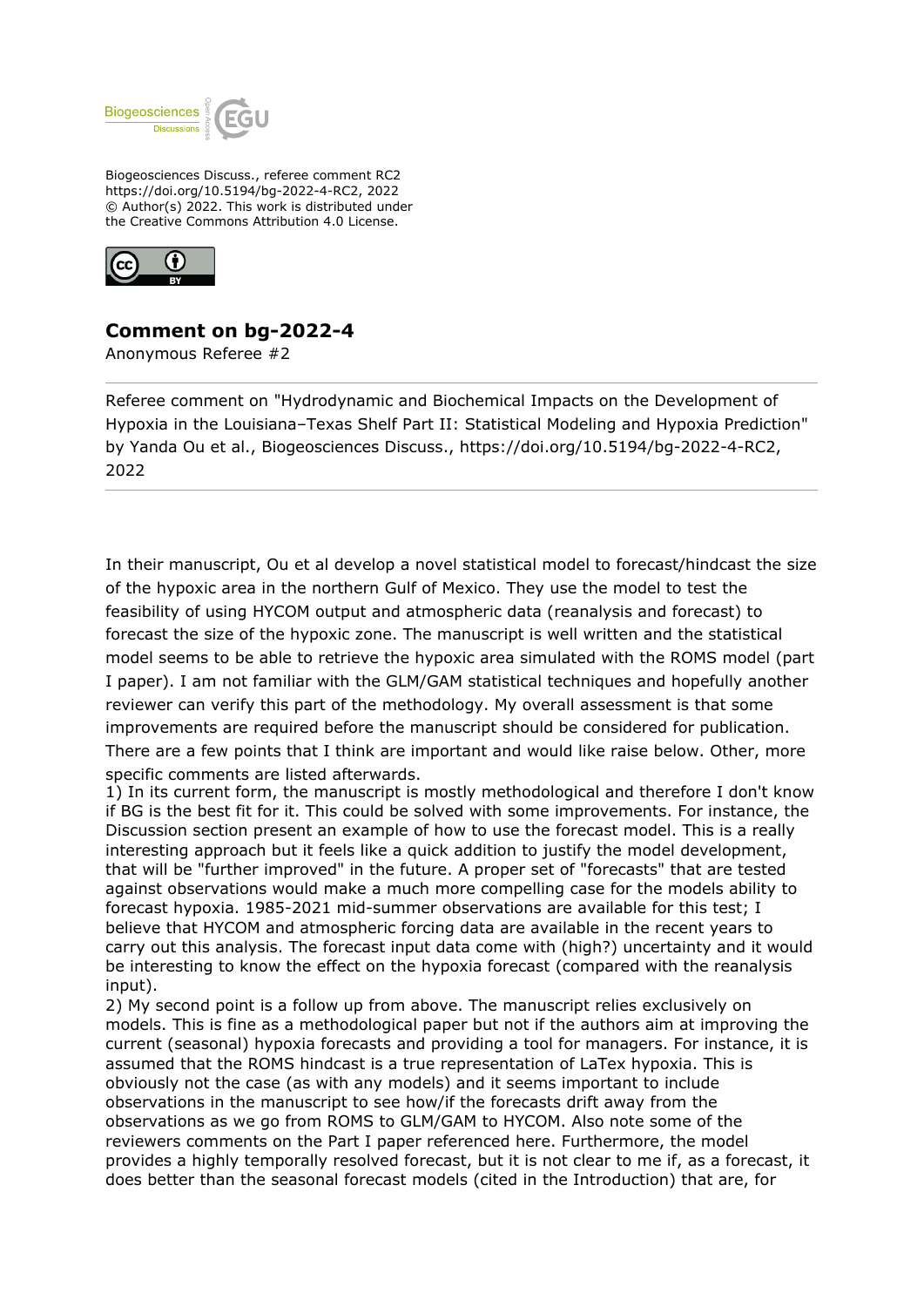some of them, spatially and temporally resolved. Some comparison with those (available annually through NOAA, e.g. https://www.noaa.gov/news-release/noaa-forecasts-averagesized-dead-zone-for-gulf-of-mexico) would strengthen the manuscript. 3) The part that needs significant improvement is the Discussion, which is not really available in the current version of the manuscript. Rather, the Discussion section presents an attempt at a "real" forecast using HYCOM. This could be moved to the Results section and a real Discussion section should be provided. What does this new technique brings to the knowledge of LaTex hypoxia? How does it compare with earlier models? How is this useful to managers? What are the caveats and limitations? what are the future developments? How is this technique portable to other systems? All of those are legitimate points that should be discussed.

Specific comments

L36/53: Those are seasonal forecast and cannot include the wind since it is not predictable at this time scale.

L56: Stratification is included indirectly in the statistical models

L58: They are not pseudo forecast, they forecast the mid summer hypoxic area (well in advance). Therefore, they are seasonal forecasts, which is different from the short-term forecasts provided by HYCOM.

L58-59: "fail whenever winds are strong in summers": Note that some of these models provide information on the effect of the wind on the forecast

L76: FYI (related to the main comment above), looking at the comparison between ROMS and observed mid-summer hypoxic area in Part I manuscript, the r-square is 0.58.

L79: could you define the geographical limits that you use for the LaTex shelf? That would be helpful to have a sense of your comparisons as it is not clear if you use the same area as the mid-summer sampling cruises to calculate the hypoxic zone.

L91: what do you mean by up to?

L148: It might be helpful to include these equations here.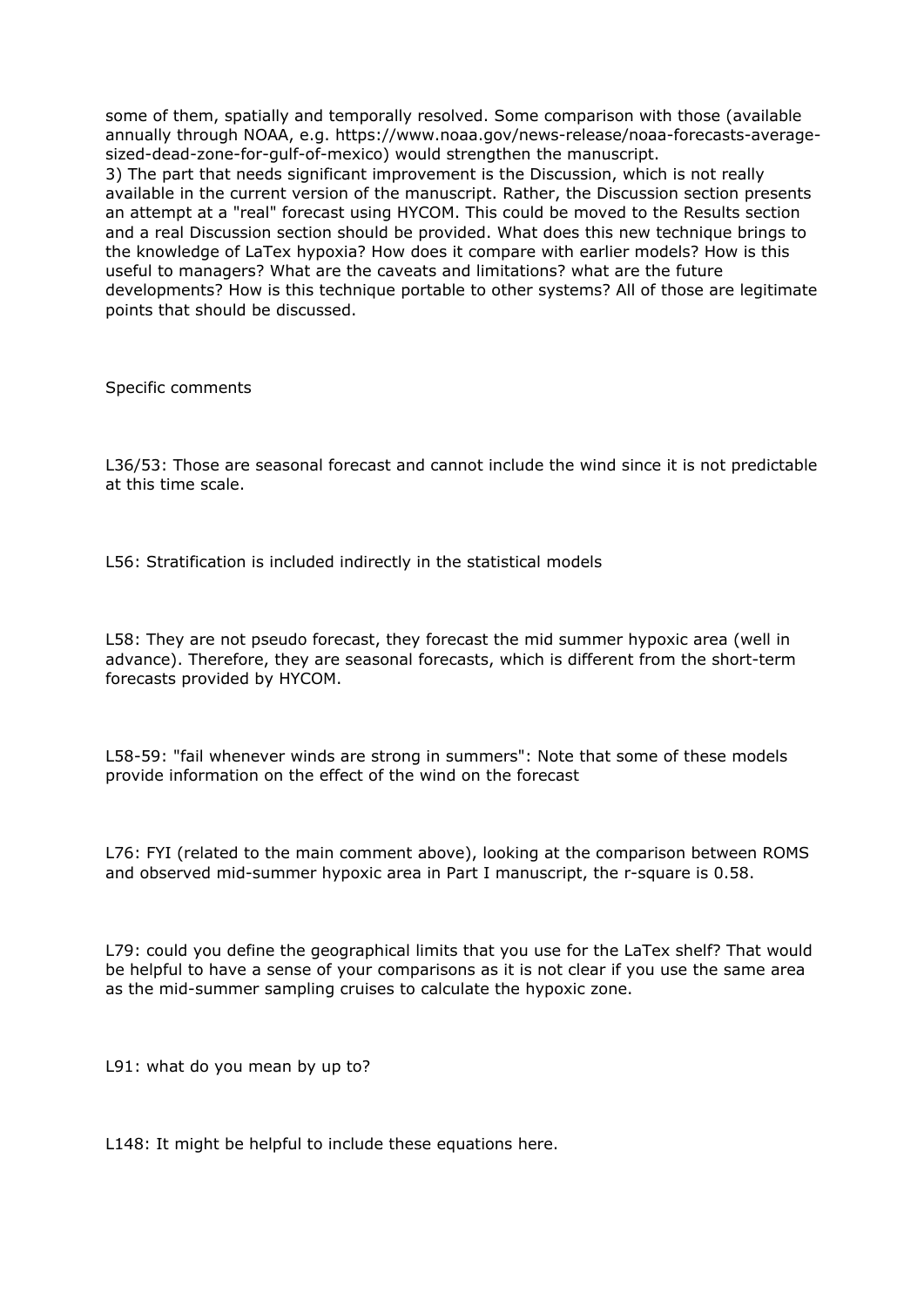L158: Can you discuss the biological meaning of this time lag? It seems to indicate that mid-summer hypoxia is fuelled by early summer loads and therefore that there is no relationship between May load and summer hypoxia.

L176 (Table 1): "Hypoxic area" would be better than "Area of extremely low dissolved oxygen concentration"

L194: Figures are not presented in order, please reorder

L198 (Figure 1a): The lack of relationship between SOCalt and botT is a bit concerning, can you comment?

L198 (Figure 1g): What is the time range of these data, all year, spring-summer, springfall?

L223-228: I didn't get how this added term solves the high level of correlation between predictors

L258: "impaired"

L264-274: Not sure if that is a good test of model skill. Excluding randomly half of the years (or 30-40%) would have provided a good dataset for testing. Can you discuss why you did not split the hypoxia data into years, since hypoxia is a seasonal process?

L281 (Figure 4): You should add observations.

L289: the correlation doesn't seem to be significant

L293 (Table 2): What is Pr? does it make any sense to provide a Pr of <1e-16?

L299: "procedure"